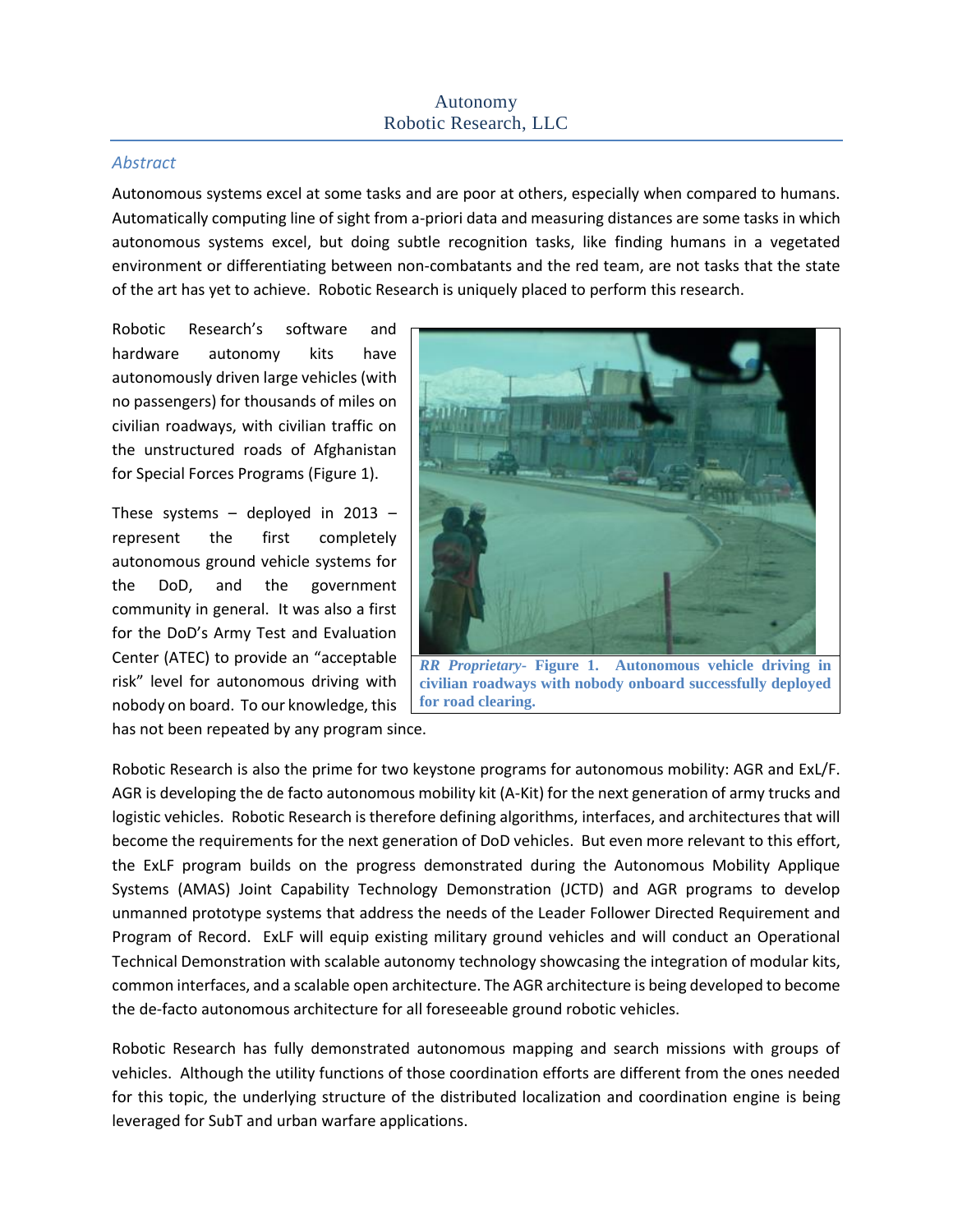Robotic Research has a rich history of success in autonomous mobility, as our timeline of autonomy, Figure 2, shows.



## 1 Purpose

Automating the coordination between humans and robots for a variety of missions in both GPS enabled and GPS-denied environments. The autonomous robotic system needs to communicate with humans in a way that does not overwhelm or significantly increases operator/team member loads. A variety of missions with tactical validity can be implemented:

- *Loose cooperation* allows to have the operators go about their mission without worrying about mapping or clearing and let the robots clear the areas that have not been covered by the humans. For example, the humans will go through the main tunnel shaft, and the robots will clear all areas surrounding the operator's trajectories.
- *Autonomous horizon sentry* will have robots automatically discover the horizons of the explored areas and automatically find locations where to provide persistence surveillance so that the team could is not surprised by enemies coming from the horizon of unexplored areas.
- **First encounter** is where the robots automatically explore the operational areas and mark specific areas that have been cleared so that the warfighter can know of, and more safely move into, areas that do not have line of sight to unexplored areas, therefore reducing risk and speeding operation tempo.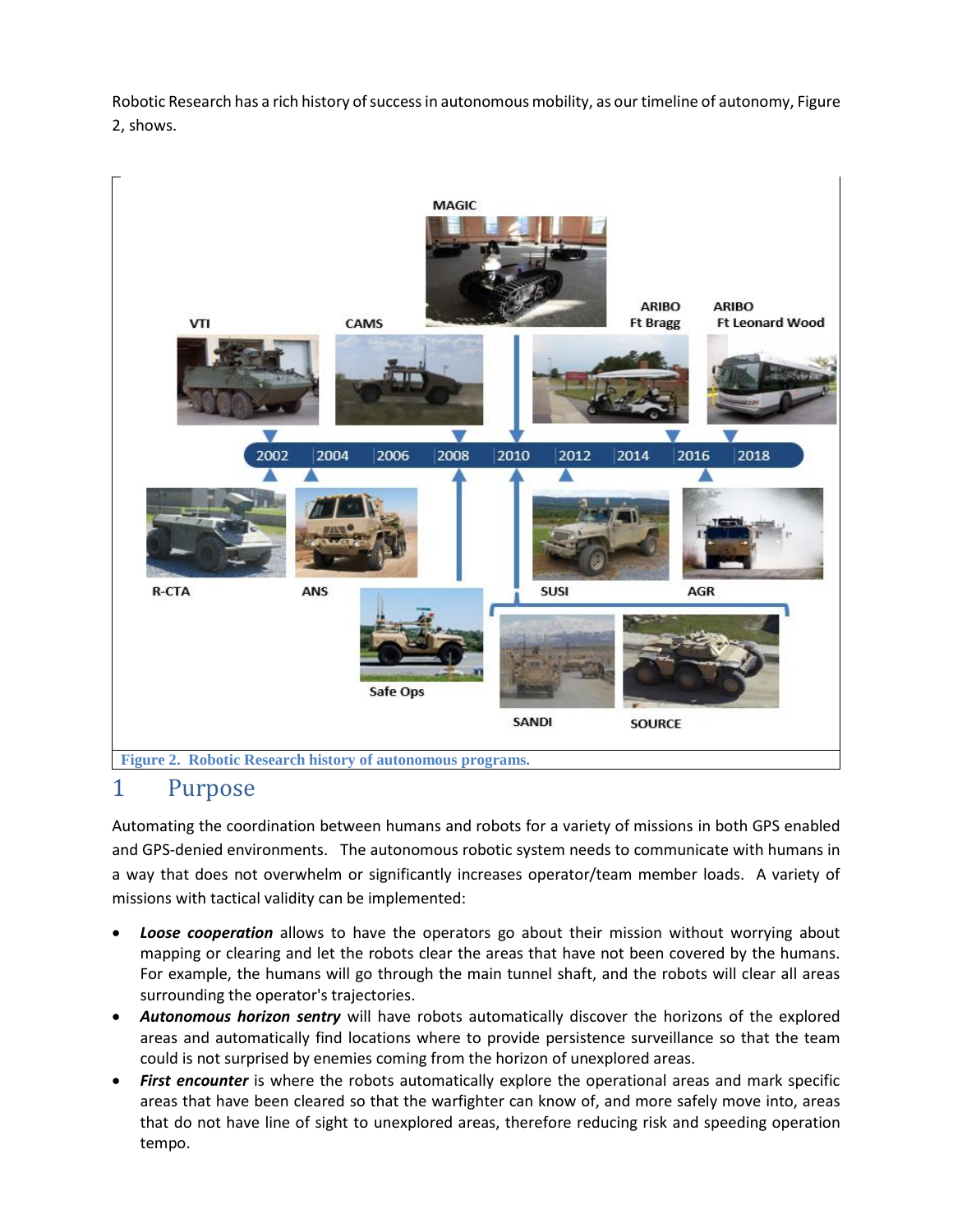- *Suspicious interrogation.* Robots can be used to automatically discover movers in the field of view and approach them before the movers get closer to the humans. Non-lethal warnings and deterrents can be used to discourage enemies or noncombatants from approaching the warfighters and the team.
- **Perimeter sentry** is a mission where robots are constantly patrolling the perimeter (e.g. opening to a tunnel or a clearing), protecting warfighters while they perform a task. The robots can automatically generate random routes to patrol.
- **Follow the group** similar to perimeter sentry, but the group is on the move.

## 2 Theme

The Robotic Research, LLC research and development addresses autonomous operations of multi-domain robotic systems providing advances in situational awareness, assured robotics communications/control, and human-robot interface for the warfighter.

# 3 Design/Methodology/Approach

### Localization as a Distributed System

Localization is usually thought of as an individual functionality. In other words, navigation units in the market provide localization for a single vehicle or person. Even if all vehicles in a convoy have a navigation unit (they know their own position and a general position of other vehicles), that localization knowledge is not optimally shared and used to create a better localization solution for all unit members. Robotic Research's working during UMAPS (a Phase II and III SBIR supported by ARDEC) turned that common practice upside down. For our approach, localization on a coordinated battlefield became a group functionality, with emphasis on relative positioning between the team members. This relative positioning is the fundamental enabler of coordination. Commands and targeting at the unit level rely on the relative positioning capabilities of its members, especially in GPS denied areas. A warfighter in a building is more

likely to say "go to the door to my right" than specifying at Northing and Easting locations of the door. This relative positioning is only possible if the sensors/systems providing the positioning (worn by each unit member) work together to provide this information (Figure 3). Robotic Research has already developed a family of meshing localization products. These devices track friendly forces' positions relative to each



**Figure 3. A subset of Robotic Research's family of distributed localization systems.**

other, even in GPS denied environments. This family of systems include the WarLoc™ for dismounts, the RR-N-140 for vehicles, and the SR-Nav, LR-Nav, and RR-140 for small, medium, and large sized UAVs and UGVs. The systems have been tested outdoors, indoors, in subterranean environments, and even perform well under attempts at jamming. The location of each person, vehicle, or unmanned system is shared with all of the other nodes in the mesh.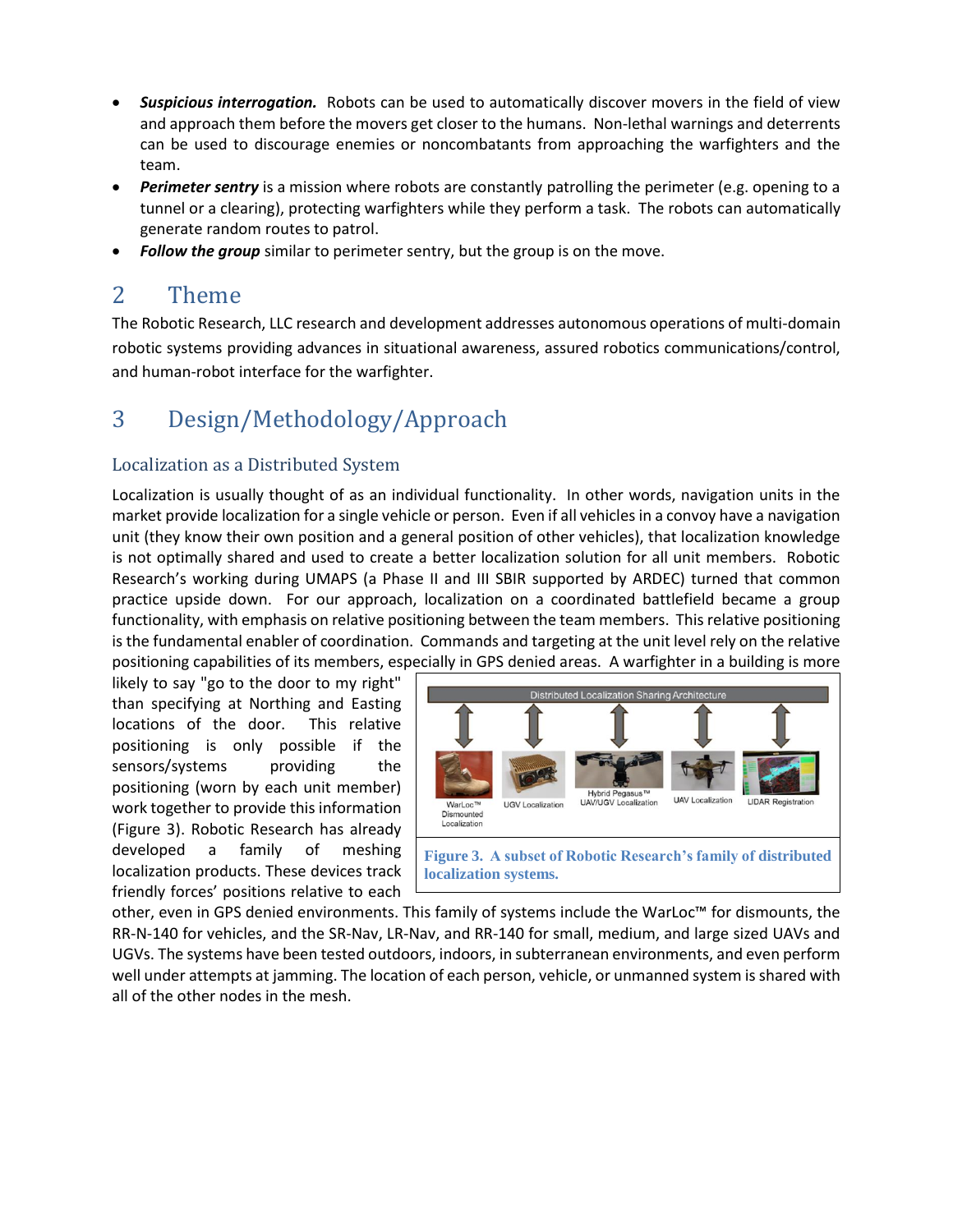The ARDEC supported UMAPS SBIR developed the architecture necessary for the distributed filtering of this positioning information. The filtering works across platforms (dismounts and vehicles) to include: inertial measurements, SLAM, ultra-wide band and Bluetooth ranging and GPS when available. The filtering is treated as a distributed filtering network of "springs" [\(Figure](#page-3-0) 4). Measurements from

odometry, SLAM, ultra-wide band, and GPS are synchronized across platforms and filtered in each node given the communications available to each node. Nodes that lose communications with the rest of the group continue filtering the information that has reached their radios and synchronize the information once they return to communication with the rest of the group. The resulting localization benefits have already been demonstrated in a variety of tests for the Special Forces Community.

<span id="page-3-0"></span>

The advantage of the coordinated localization becomes obvious when we examine the missions/capabilities that it enables. Figure 5, below, shows

some examples of mission types Robotic Research has been working on with ARDEC to improve operations through the use of Robotic Research's "Spring Network":

- **Human-Human accurate relative positions** are important for the operational unit. In the figure, as warfighters explore the tunnels, the relative position ("where are my buddies?") is important to coordinate movement, or to help to find a wounded team member. For these cases, the absolute positions are almost irrelevant.
- **Robotic Leader-Follower operations** in GPS denied areas. When GPS is jammed or not available, in order to have groups of robots relay or follow each other, synchronization between their units is necessary.
- **"Follow me" modalities**. Once again, the relative location of the warfighter and the robot are necessary to accurately follow. In this case the LS3 robot (legged) was demonstrated to accurately

follow the pedestrian on a complex multipath environment.

• **Multi-robot 2D and 3D map building** can only be accomplished if the maps are registered and "stretched" to fit each vehicle's errors in localization. This registration (SLAM) must be performed to assemble the maps. The coordinated localization synchronization was used to build the maps at the Ft. Hood site.

### Localization

As mentioned earlier, at the core of every coordination mission, there is always a need for localization. Localization can be absolute or relative. Absolute localization means that the system needs to know where its assets are in the world. Relative means that the systems or individuals know where they are with respect to each other, or with respect



**map-building, and 3D map building.**

to markers left in the field. Of course, if absolute location is known, relative can be derived.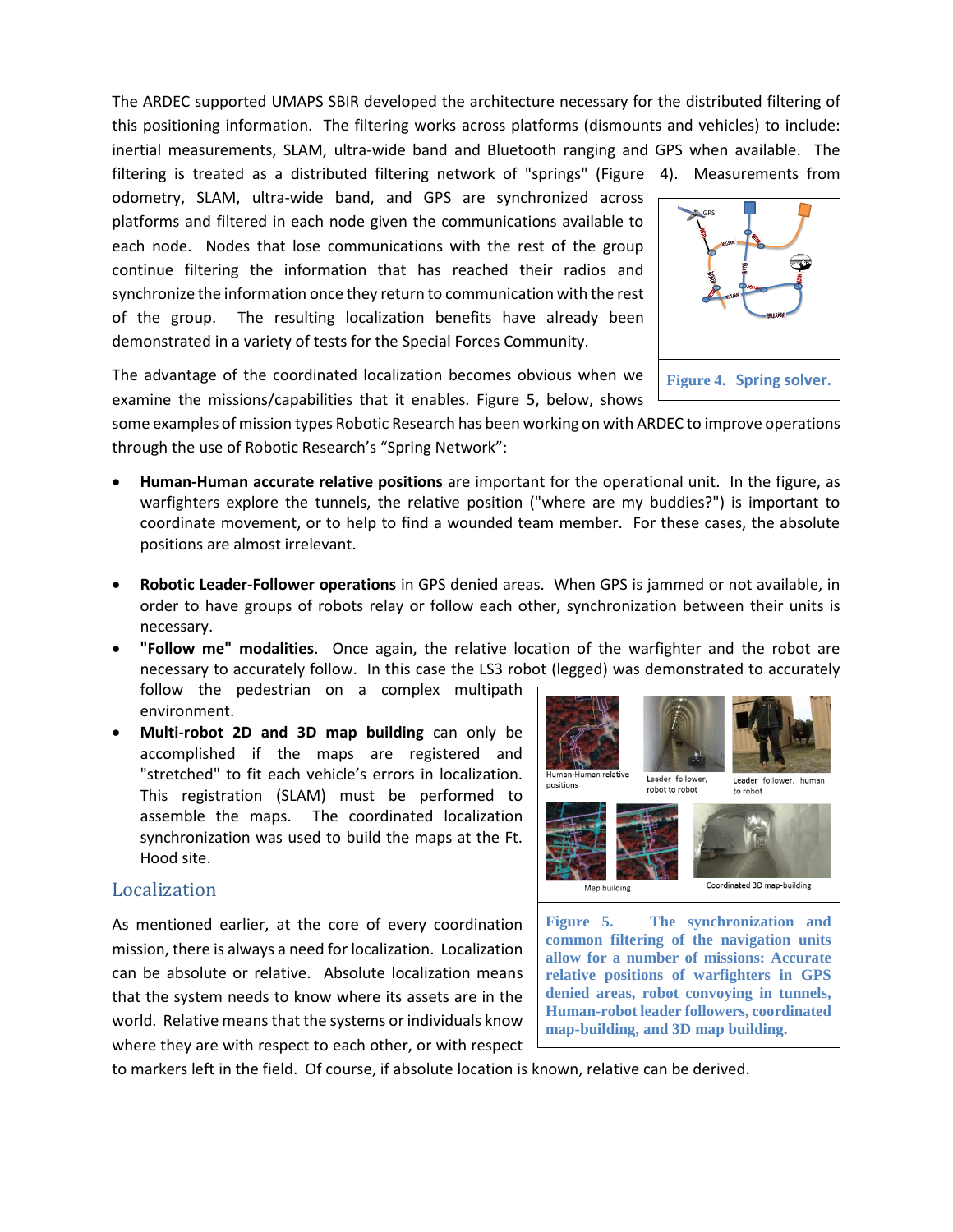The opposite, of course, is not true. Interestingly, for accurate coordination missions, only accurate relative localization is needed. For example, two humans can coordinate their motion to carry a sofa without knowing their Latitude and Longitude, but they will fail miserably if they cannot determine where they are with respect to each other. The proposed family of systems will work even if the absolute location

of the members is not known, as it only requires having relative positions. Moreover, it builds an infrastructure that allows the family to deploy and expand a relative localization infrastructure.

At the core of this infrastructure is a series of IMU (inertial navigation units) and ranging radios (direct point to point measurement of range) and a distributed filter that allows the system to accurately determine the location of all its members.

Figure 6 shows a depiction on how the distributed localization filter works. The

blue vehicle and the orange vehicle are at the beginning of their tracks. The springs in the image show measurements that collaborate towards determining the location of each device. There are springs along the path that represent dead reckoning (encoders, accelerometer, visual odometry, etc.). There are springs shown when vehicles recognize each other and the ranging radios perform a measurement between the two vehicles. There are springs between the orange vehicle and GPS, and there are springs between the position of the blue vehicle and some landmark that it discovered. The stiffness of each

spring represents the confidence of the measurement.

For example, the error of the ranging radios is approximately 10cm creating a stiff spring, while the errors accumulated by reckoning could be significantly larger depending on the distance traveled, therefore, creating very soft springs. The same is true with GPS and other measurements. The "spring solver" then solves the overall solution by optimizing the network and finding the position of the family of systems.

Figure 7 shows some of the devices used for providing these measurements and already incorporated into our localization infrastructure.

## 4 Findings

Coordination and SA of all systems can create a significant cognitive load on operators as the number of platforms being controlled grows. In particular for search and mapping missions, where the missions for each robot are not easily described by waypoints.





**works.**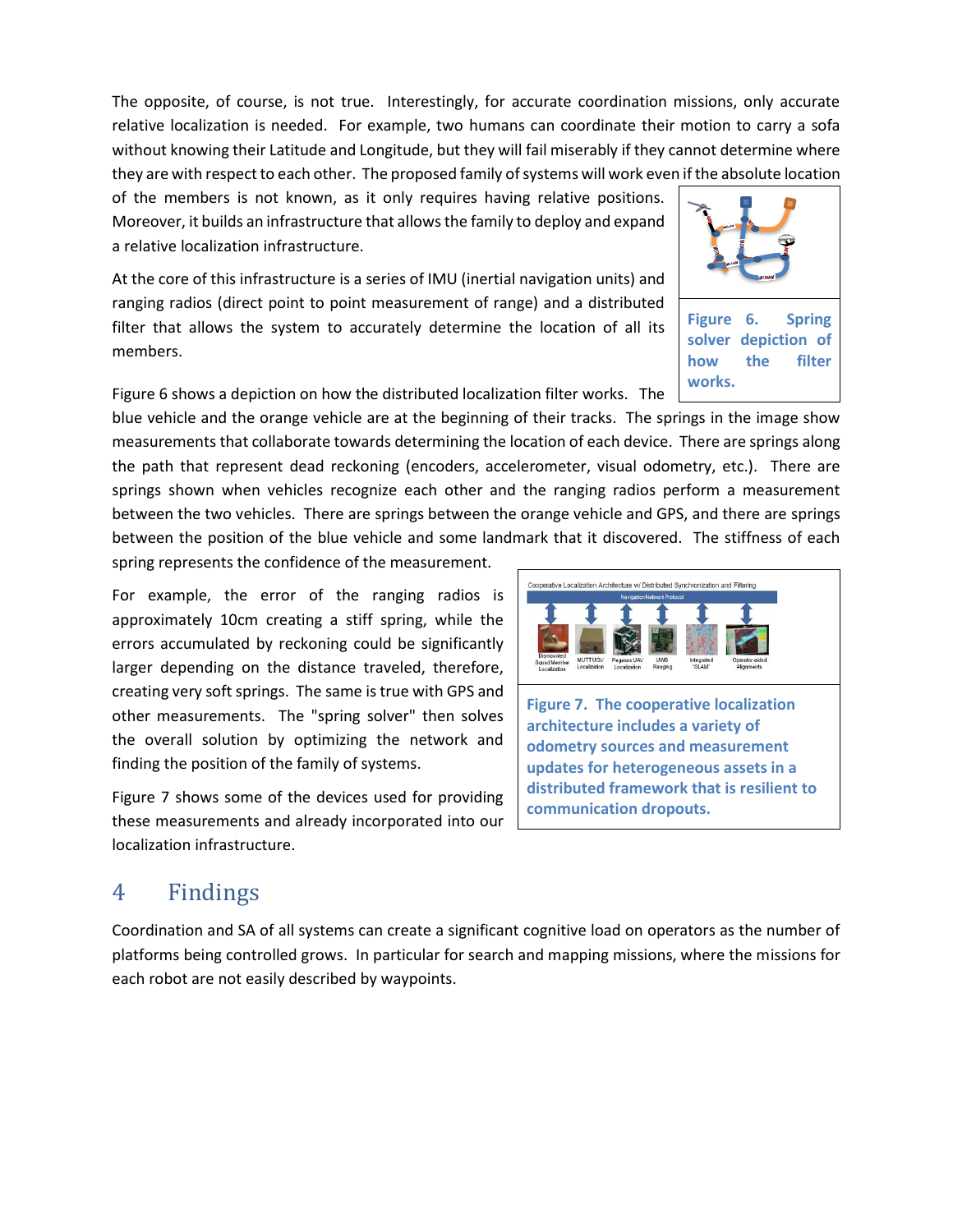Robotic Research, LLC has developed a SA coordination system that maps and searches areas utilizing large number of assets utilizing different control techniques. In particular, we assign areas to groups of robots and the robots partition these areas to minimize an overall cost function. An outline of this

algorithm will be presented in the next section. These techniques were developed for the MAGIC 2010 and were successfully tested to map a variety of locations(see Figure 8) including an exhaustive test at the USG underground testing facility. Figure 9 shows a 2D and 3D map generated by three assets autonomously coordinating and subdividing the space among themselves. The total length of the tunnel is approximately 3 km. This mission was conducted in a GPS denied environment.

Robotic Research's coordination layer resides on each robotic system and on each OCU. Our overall philosophy embeds coordination capabilities on each robot in the architecture. The communications between robots is kept to a minimum by only propagating bounds of the solutions found in the nodes called "contracts." When communications connect the UGVs and the OCUs; the coordination layer benefits from the larger number of computational units. In those cases, the greater number crunching capabilities of some nodes, such as OCUs, will provide search bounds to the rest of the robot team. When communications are poor and SUGVs are isolated, they can still coordinate in their local communication neighborhood. It has been shown that this system is guaranteed to outperform an auctioning coordination strategy. The Robotic Research MPAC library (MPAC is software and system developed for autonomy of small unmanned surface vehicles) provides the search engine in the Coordination Layer Planner. MPAC is already integrated into Fire Effects software, and it will be migrated into ATAK.

# 5 Practical Applications



**Figure 8. Pegasus™ II-e hybrid UAS/UGV first assembled platform flown off a MUTT UGV.**



**Figure 9. A group of three autonomous robotic systems generated without operator intervention a map of this underground facility. The system autonomously coordinated and merged the resulting map. Both 2D maps and 3D textured maps were generated.**

The research and development results demonstrate new and innovative approaches to teamed robotic systems autonomously operating in support of the warfighter in GPS-denied environments enabling the warfighter to focus on critical tasks more effectively. This is accomplished through improved situational awareness and reduced risk to warfighters in SubT and urban warfare. The research results are applicable to a "Family of Systems" of autonomous unmanned ground and air vehicles to include transformable hybrid UAS/UGV that can both fly and drive as needed.

Because these efforts can be leveraged, the full objectives of this program can be more prudently implemented. We expect that the Family of Systems will be able to perform a variety of missions very relevant to the Army. In particular: Cooperative SA, Coordinated effects, and counter UAV.

[Figure 20](#page-6-0), below, shows a Multi-Utility Tactical Transport (MUTT) autonomous ground vehicle and Robotic Research's Pegasus IIe, a transformable UAV/UGV vehicle. These two autonomous vehicles are part of the current Family of Systems.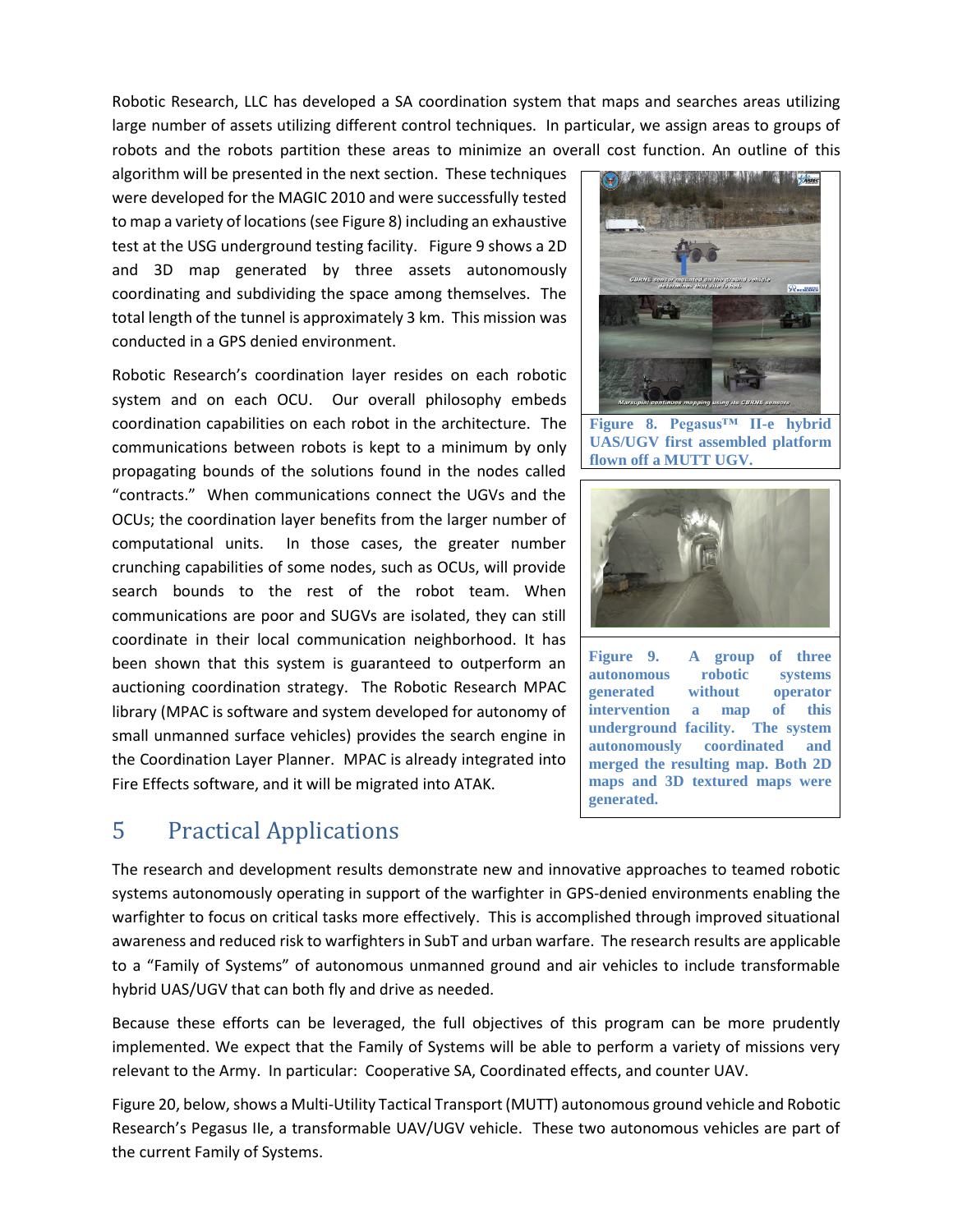

**Pegasus transforms from its aerial modality to its ground modality.**

## <span id="page-6-0"></span>6 Original Value

This generalized formulation allows other types of missions to be performed in addition to search-only missions. The ability to plan for multiple types of sensory capabilities is made possible by abstracting the tasks into the starting conditions, ending conditions and resources required for completion. Through this basic formulation, a wide variety of pertinent missions can be managed on-the-fly by a group of human robot teams. A new algorithm was developed by Robotic Research and tested with robotic only teams to perform this same mission. This algorithm is called K-means Line-of-sight (KML) and computes the countries and capitals given initial information about the building layout.

Robotic Research has developed a situational awareness tool that provides SA during the mission and stores data for use in detecting changes in the environment, called Flashback™. Flashback™ is an intelligence and reconnaissance tool that captures, time tags, geo-references, and stores data (such as camera imagery) for use in mission planning, intelligence analysis, and aids warfighters to detect changes in the environment. Flashback™ achieves this by storing data to a spatiotemporal database, and provides and intuitive user interface to query, display, annotate, and compare data over time, thus providing superior target detection of existing and emerging threats. Robotic Research has also integrated Flashback with ATAK, providing the government with time-tagged panoramic imagery and navigation data. Flashback™ provides the warfighter a superior advanced real-time analysis framework (Figure 11).